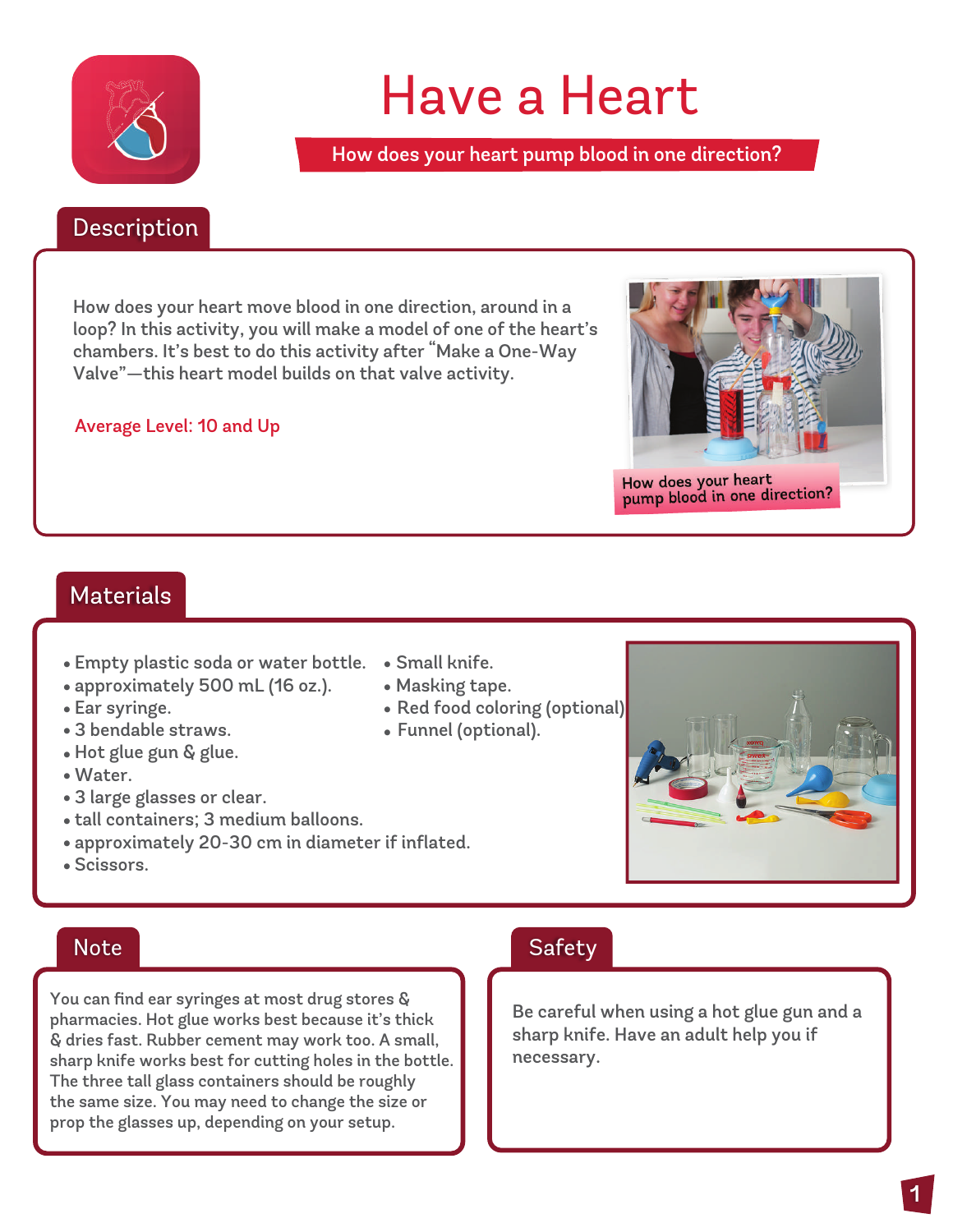The photos in this activity will help you through the entire setup. Start by making two one-way valves, out of two straws and two balloons. (Don't reuse the valve you made in the "Make a Heart Valve" activity). First, cut a very small slit (2-3 mm) in the closed end of each balloon. The slit should be just big enough for you to insert a straw, with the balloon making a tight seal around the straw. For the first valve, insert the short end of a bendable straw in through the first balloon's mouth and out through the slit. Only the tip of the straw should remain inside the balloon.



### **Step 2**

For the second valve, cut off about 2 cm of the mouth of the second balloon. Then cut off approximately 2/3 of the shorter end of the second straw. Slide the straw's longer end through the slit in the second balloon, until only the tip of the shorter end is inside the balloon. You now have two one-way valves, which you will insert into holes in an empty plastic bottle.



# **Step 3**

With an adult's help (if necessary), cut two small holes in the empty bottle, each large enough for you to insert a straw. One hole should be halfway down from the bottle's mouth. The other hole should be on the opposite side of the bottle, a third of the way up from the bottom. Tip: Don't cut either hole too big, since you need to seal the gap around each straw.

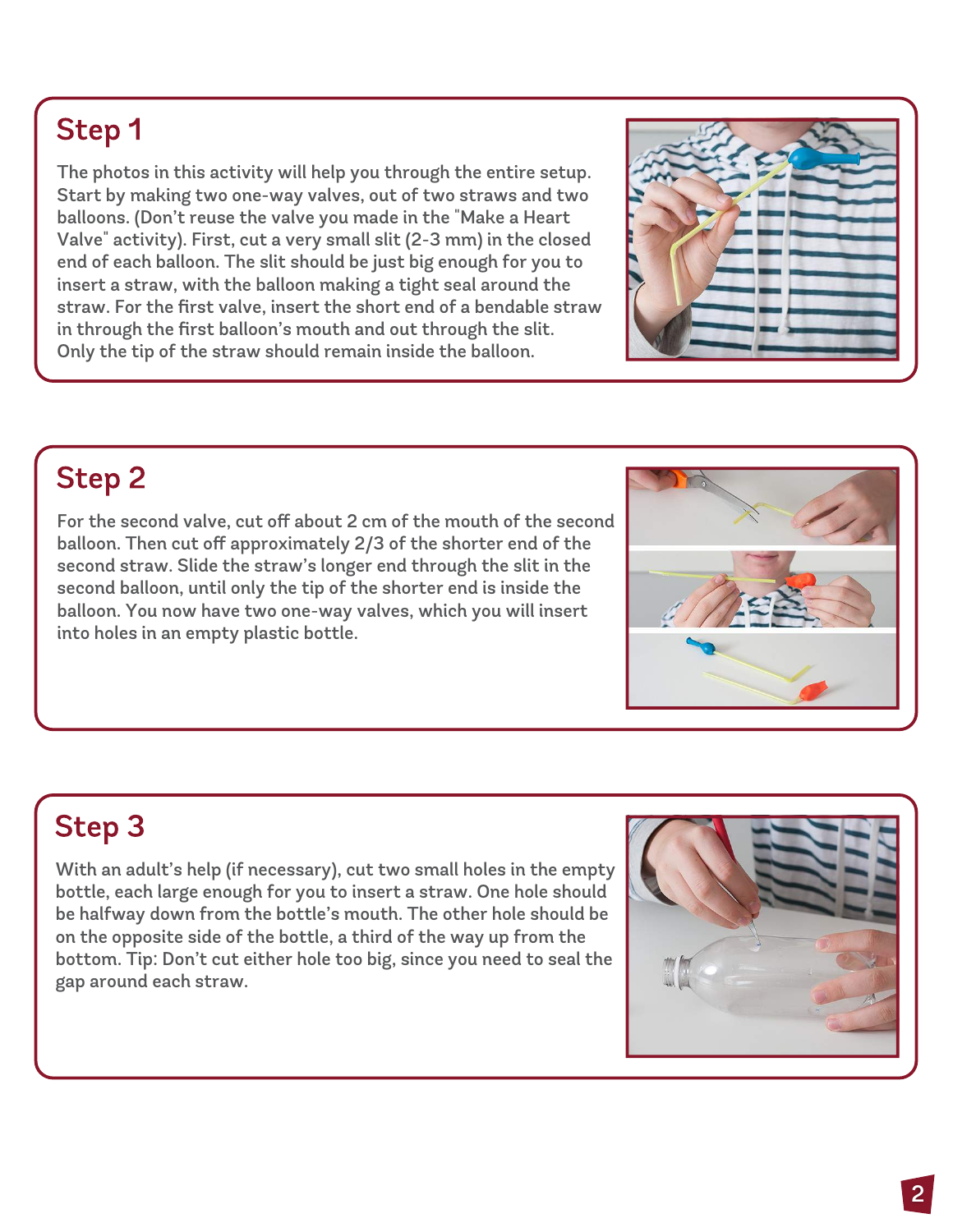Insert the first straw into the bottom hole. (This is the blue balloon straw in the photo.) Insert the second straw, with the balloon on its short end, into the top hole. (This is the orange balloon straw in the photo.) You may need to twist the balloon to fit it through the hole.

# **Step 5**

Use the third straw as a tool to bend down the portions of the two straws inside the bottle. They need to bend downward so that water can flow properly through the bottle in a later step.

# **Step 6**

Arrange the three glasses or containers with one turned upside down, and set the bottle on top of that one. (You may need to secure the bottle with masking tape.) Place each upright glass or container so a straw extends into it. (Adjust the size or height of your glasses as needed.)





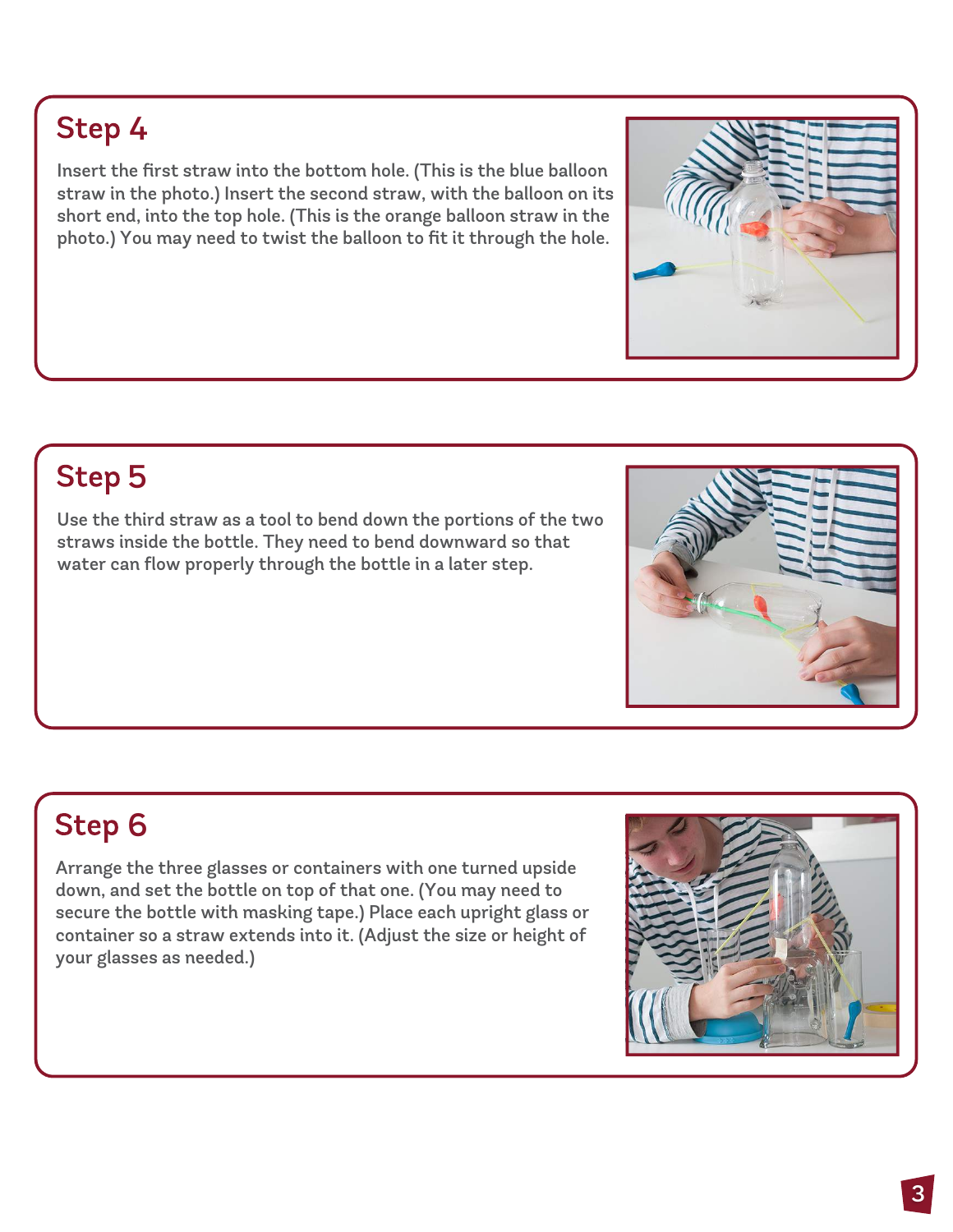Apply glue around the holes in the bottle where you inserted the straws. This will keep the straws from moving, and seal the holes around the straws so air or water cannot leak out. To get a good seal, you may need a second layer of glue after the first dries.

# Step 8

Fill the glass that has the upper most straw with water. Make sure the water covers the end of the straw by at least 5 cm (as in the photo). If you have red food coloring, add about 5 drops to the water—this glass represents blood the heart pumps. Leave the other glass empty.

# Step 9

Fill the bottle with water to cover the tip of the lower straw by about 1-2 cm (as in the photo). You may need a funnel.





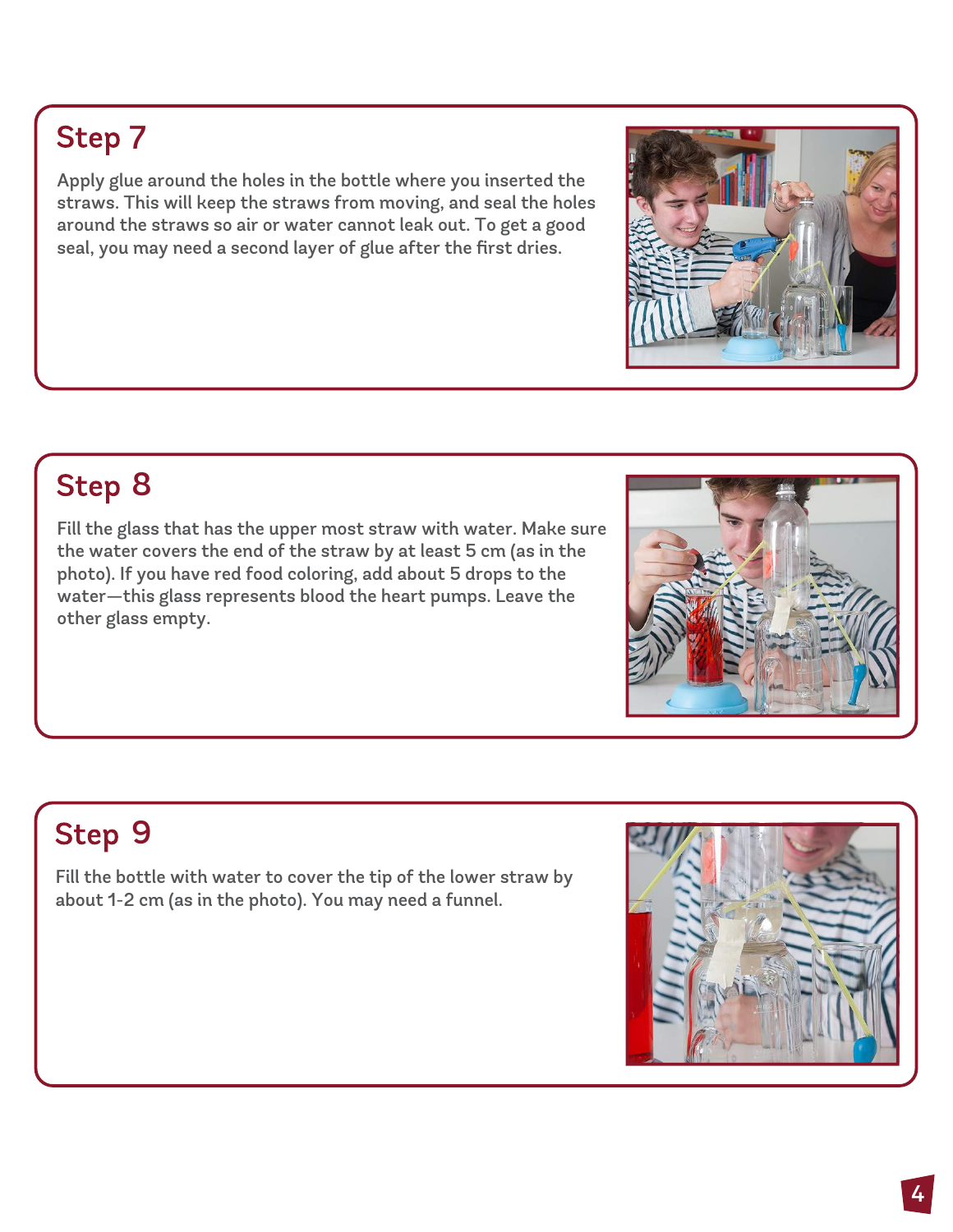Take the third balloon, and cut off one third of it including the mouth. Stretch the balloon mouth over the bottle mouth.

# Step 11

Place the long syringe tip inside the bottle mouth. Pull up the cut balloon piece to make an airtight seal between the bottle and ear syringe. Your pump is ready! Squeeze and release the bulb of the ear syringe. What happens to the red water? Does it flow from its glass to the empty glass on the other side?

# Whats Going On?

Your heart has four separate chambers. The model you built is similar to two of the chambers, called the ventricles. A ventricle has two one-way valves that work like the model you built. Your heart squeezes to pump blood, similar to you squeezing the ear syringe. When you squeezed the ear syringe, air pushed on the water and the orange balloon valve. The water exited through the blue balloon straw, but air pressure closed the orange balloon valve. When you let go of the ear syringe, air outside pushed on the water in the glasses outside the plastic bottle. This pressure difference pulled

water into the bottle through the orange balloon valve, and closed the blue balloon valve.





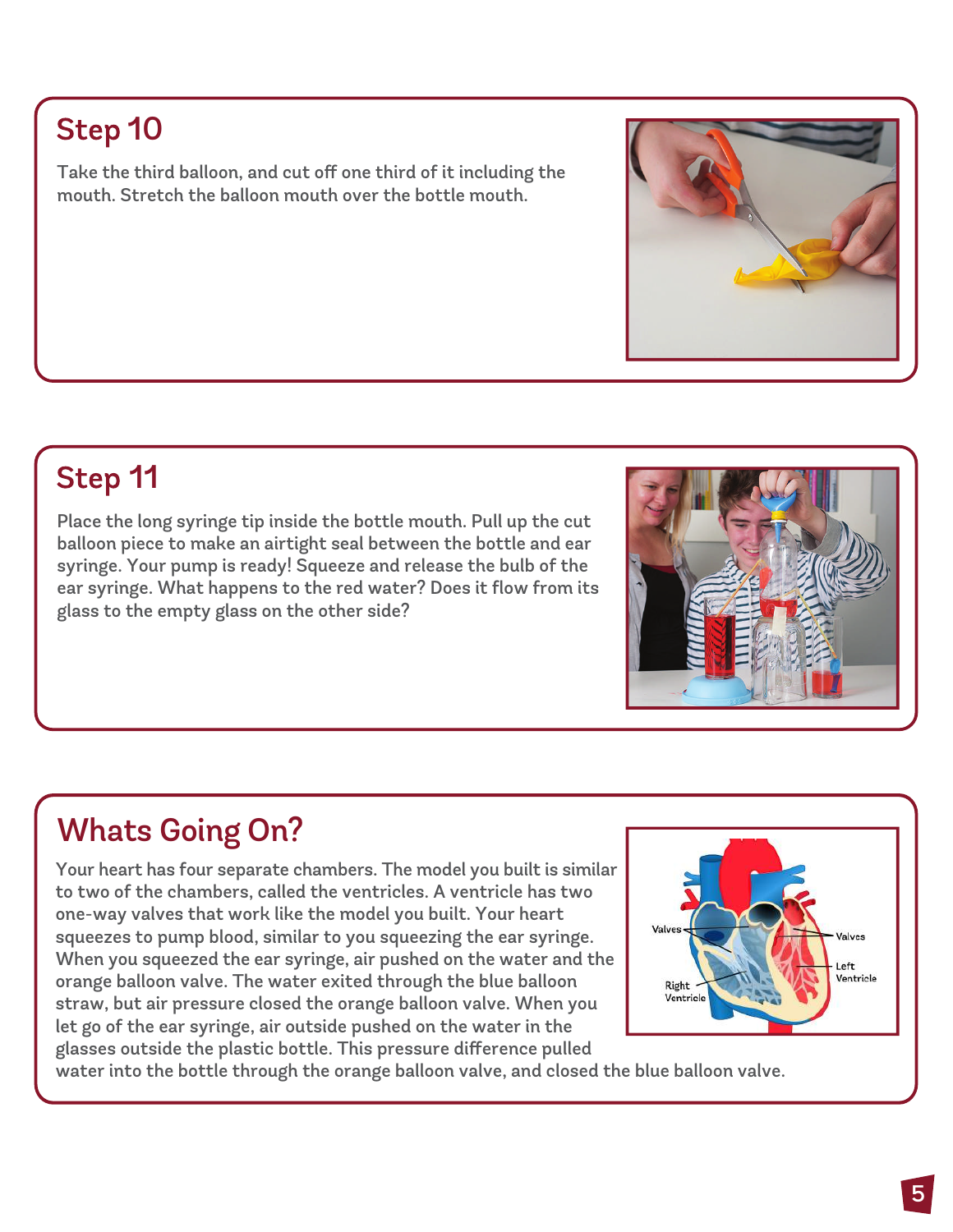### **Exercising & Your Heart**

How does exercise keep your heart healthy? Exercise makes muscles stronger. Your heart is a muscle, and a stronger heart pushes more blood with each beat, and doesn't have to beat so fast. If your heart can work less to pump the same amount of blood, the force on your arteries is less, which lowers your blood pressure. Exercise also helps blood flow better to small blood vessels around your heart. These blood vessels bring oxygen and nutrients to the heart muscle, keeping it healthy. The American Heart Association recommends that kids get at least 60 minutes of exercise each day. You can walk around



your neighborhood, play soccer, ride a bike, or do any physical activity you like.